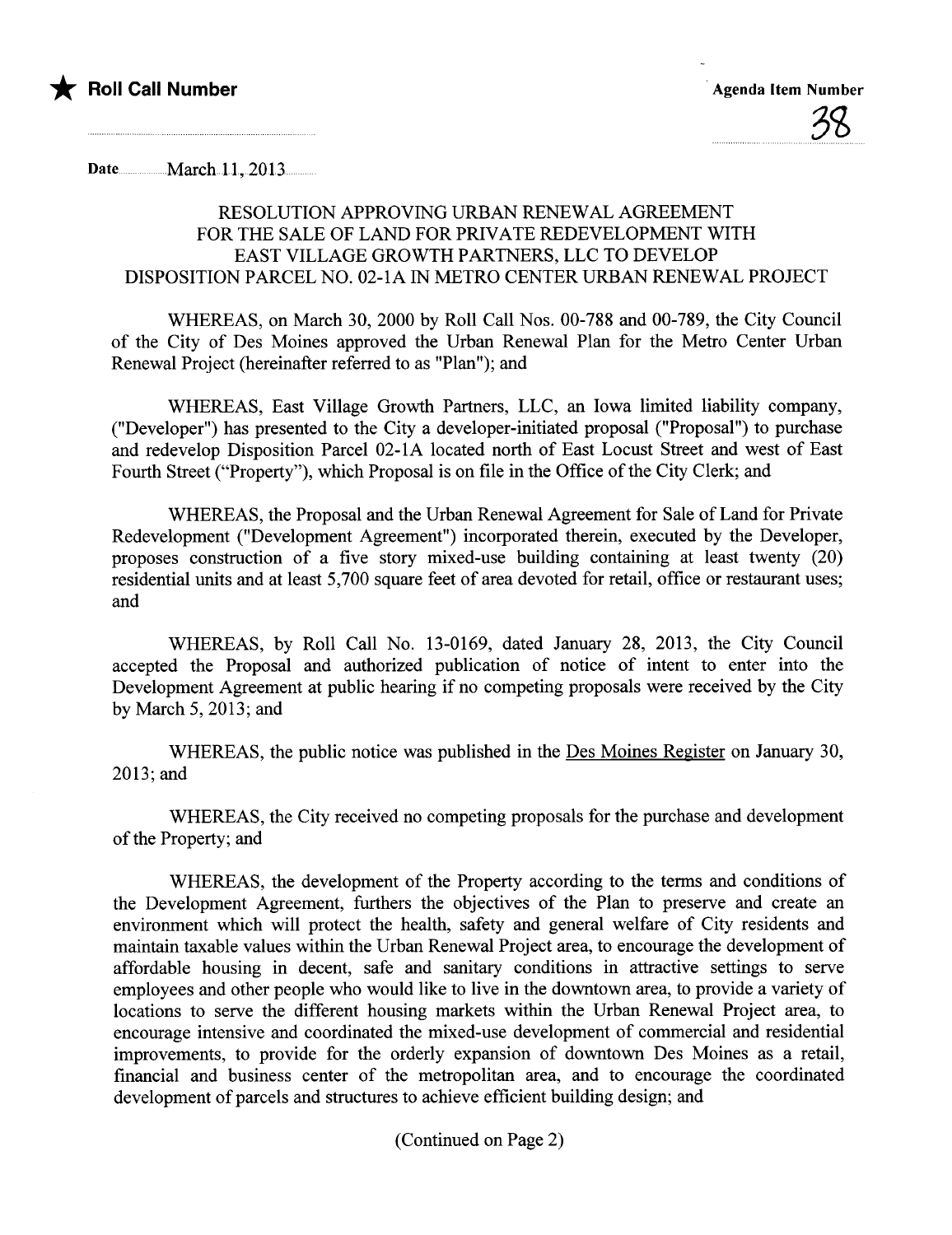

## the Roll Call Number Agenda Item Number Agenda Item Number



Date<sub>um</sub>March 11, 2013

-2-

WHEREAS, City believes that the proposed development of the Property pursuant to the Proposal and Development Agreement, and the approval of and fulfillment generally of the terms and conditions of the Development Agreement, are in the vital and best interests of City and the health, safety, morals, and welfare of its residents, and in accord with the public puroses and provisions of the applicable state and local laws and requirements under which the project has been undertaken; and

WHEREAS, the City Council has determined that the purchase price of \$400,000 for the Property meets the fair market value thereof for uses in accordance with the Plan taking into account the restrictions upon the Property and the covenants, conditions and obligations assumed by the Developer for construction of a five-story mixed-use building containing at least twenty (20) residential units and at least 5,700 square feet of area devoted for retail, office or restaurant uses in accordance with the terms of the Development Agreement; and

WHEREAS, in accordance with the published notice, those interested in the Proposal and the sale of the Property to Developer in accordance with the terms and conditions of the Development Agreement, have been given an opportunity to be heard with respect thereto and have presented their views to the City Council; and

WHEREAS, this Council believes the acceptance of the Proposal and sale of the Property to Developer according to the terms and conditions set out in the Development Agreement are in the best interests of the City of Des Moines, Iowa, and in furtherance of the purposes of Iowa Code Chapter 403.

NOW, THEREFORE, BE IT RESOLVED by the City Council of the City of Des Moines, Iowa, that:

1. Upon due consideration of the facts and statements of interested persons, the hearing is hereby closed and it is determined the Urban Renewal Agreement for Sale of Land for Private Redevelopment between the City of Des Moines and East Vilage Growth Parners, LLC for the sale and development of the Property is in the public interest of the citizens of the City of Des Moines and in furtherance of the Plan, and is hereby approved.

2. The Mayor is authorized and directed to execute the Development Agreement on behalf of the City and the City Clerk is authorized and directed to attest to said signature and to affix the seal of the City.

3. The City Clerk is hereby authorized and directed to submit the Development Agreement to the County Recorder of Polk County, Iowa, for filing and recording in the maner provided by law.

(Continued on Page 3)